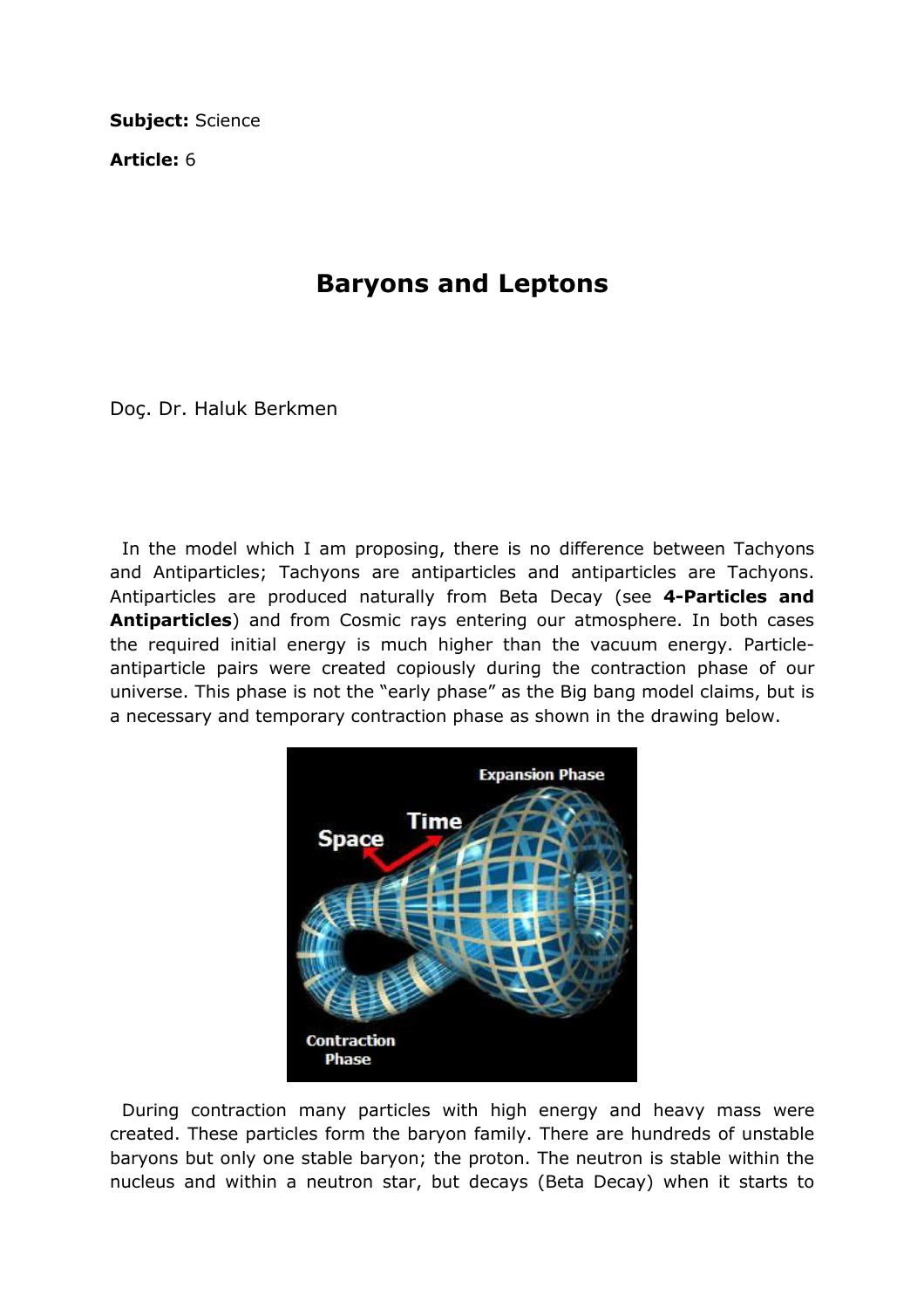move feely. Two big, open questions in cosmology are, a) How were baryons formed? and b) Why are there no anti-baryons in our universe?

 The present Standard Model cannot answer either of these questions. In the model which I am proposing the questions are naturally answered.

How were baryons formed? At the contraction phase of the universe many baryons were formed together with their antibaryon counterparts. The heavy baryons were formed first and as the universe expanded and cooled the heavy baryons decayed into lighter ones. In the drawing below the origin corresponds to  $m = 0$ . So, all baryons started as an excited state with mass equal to zero. The heavier is the baryon, the larger is its initial energy.

In the graph below the baryon-antibaryon-pair having energy  $E_1$  degenerates into the particle 1 and its antiparticle 1-bar. Since this state is unstable, particle 1 decays into particle 2 (blue arrow). Here a single decay has been shown for simplicity, but in effect there can be consecutive decays into several different particles (energy levels) as well as several simultaneous shower decays. The antiparticle of 1, the **1-bar** has to decay into **2-bar**, because the particle antiparticle pair is coupled from the very beginning. We see that particle 2 has less mass then particle 1, since it is nearer to the origin.



Thus, baryons are not "formed" or built out of quarks but are "condensed energy packets", which may or may not be stable. They came into being from zero-mass excited energy levels during the contraction phase of the universe. As the universe expanded they decayed into baryon-antibaryon pairs. This decay process continued until protons were formed. Once protons were formed the creation of new baryons stopped. The proton is known to be the only stable